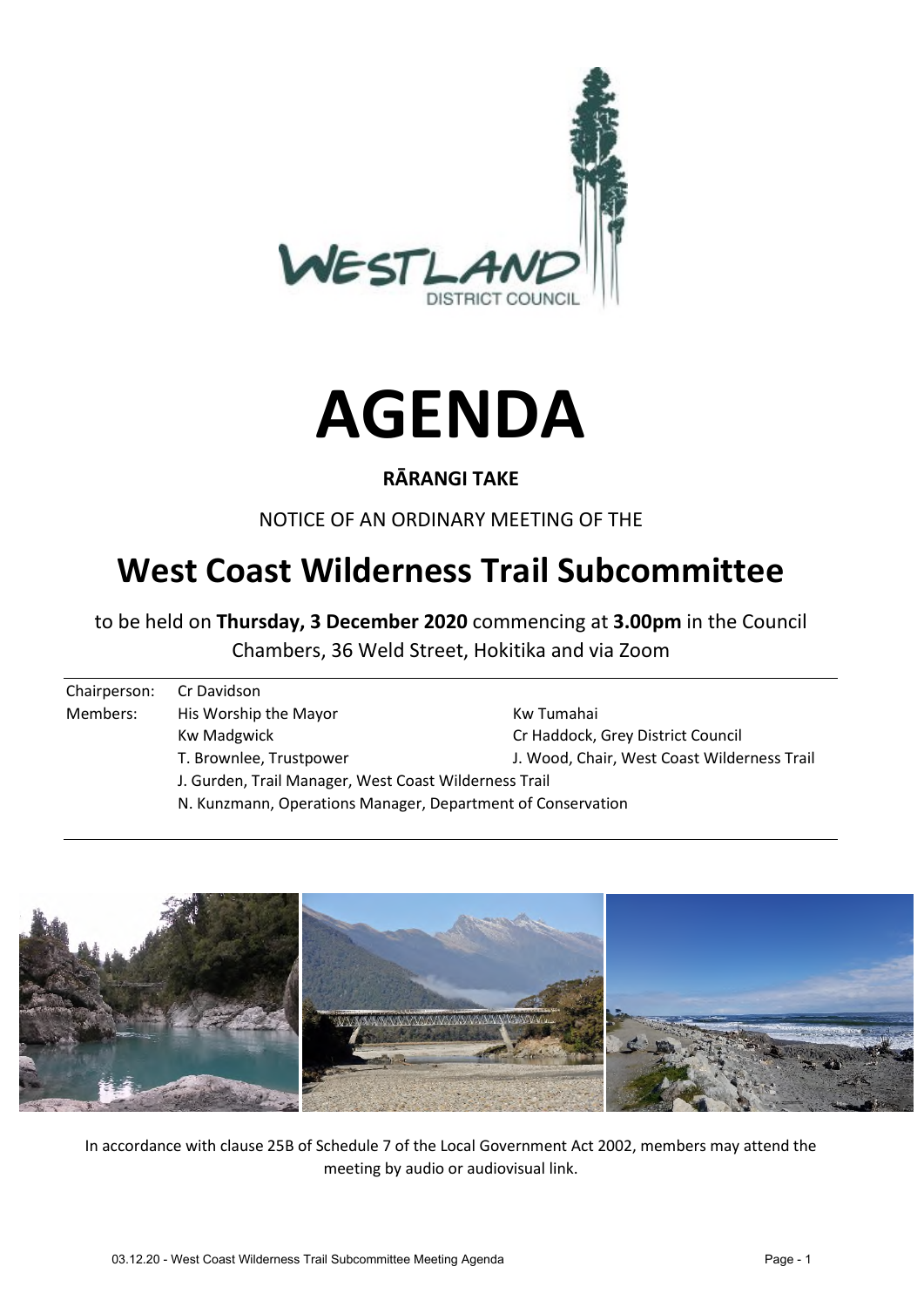# **Council Vision:**

*We work with the people of Westland to grow and protect our communities, our economy and our unique natural environment.* 

## **Purpose:**

The Council is required to give effect to the purpose of local government as prescribed by section 10 of the Local Government Act 2002. That purpose is:

- (a) To enable democratic local decision-making and action by, and on behalf of, communities; and
- (b) To promote the social, economic, environmental, and cultural well-being of communities in the present and for the future.

#### **1. NGĀ WHAKAPAAHA APOLOGIES**

### **2. WHAKAPUAKITANGA WHAIPĀNGA DECLARATIONS OF INTEREST**

Members need to stand aside from decision-making when a conflict arises between their role as a Member of the Council and any private or other external interest they might have. This note is provided as a reminder to Members to review the matters on the agenda, and assess and identify where they may have a pecuniary or other conflict of interest, or where there may be a perception of a conflict of interest.

If a member feels they do have a conflict of interest, they should publicly declare that at the start of the meeting or of the relevant item of business and refrain from participating in the discussion or voting on that item. If a member thinks they may have a conflict of interest, they can seek advice from the Chief Executive or the Group Manager: Corporate Services (preferably before the meeting). It is noted that while members can seek advice the final decision as to whether a conflict exists rests with the member.

# **3. NGĀ TAKE WHAWHATI TATA KĀORE I TE RĀRANGI TAKE**

### **URGENT ITEMS NOT ON THE AGENDA**

Section 46A of the Local Government Official Information and Meetings Act 1987 states:

- (7) An item that is not on the agenda for a meeting may be dealt with at the meeting if  $-$ 
	- (a) the local authority by resolution so decides, and
		- (b) the presiding member explains at the meeting at a time when it is open to the public, -
	- (i) the reason why the item is not on the agenda; and
	- (ii) the reason why the discussion of the item cannot be delayed until a subsequent meeting.
	- (7A) Where an item is not on the agenda for a meeting, -
	- (a) that item may be discussed at the meeting if –
	- (i) that item is a minor matter relating to the general business of the local authority; and

(ii) the presiding member explains at the beginning of the meeting, at a time when it is open to the public, that the item will be discussed at the meeting; but

(b) No resolution, decision, or recommendation may be made in respect of that item except to refer that item to a subsequent meeting of the local authority for further discussion.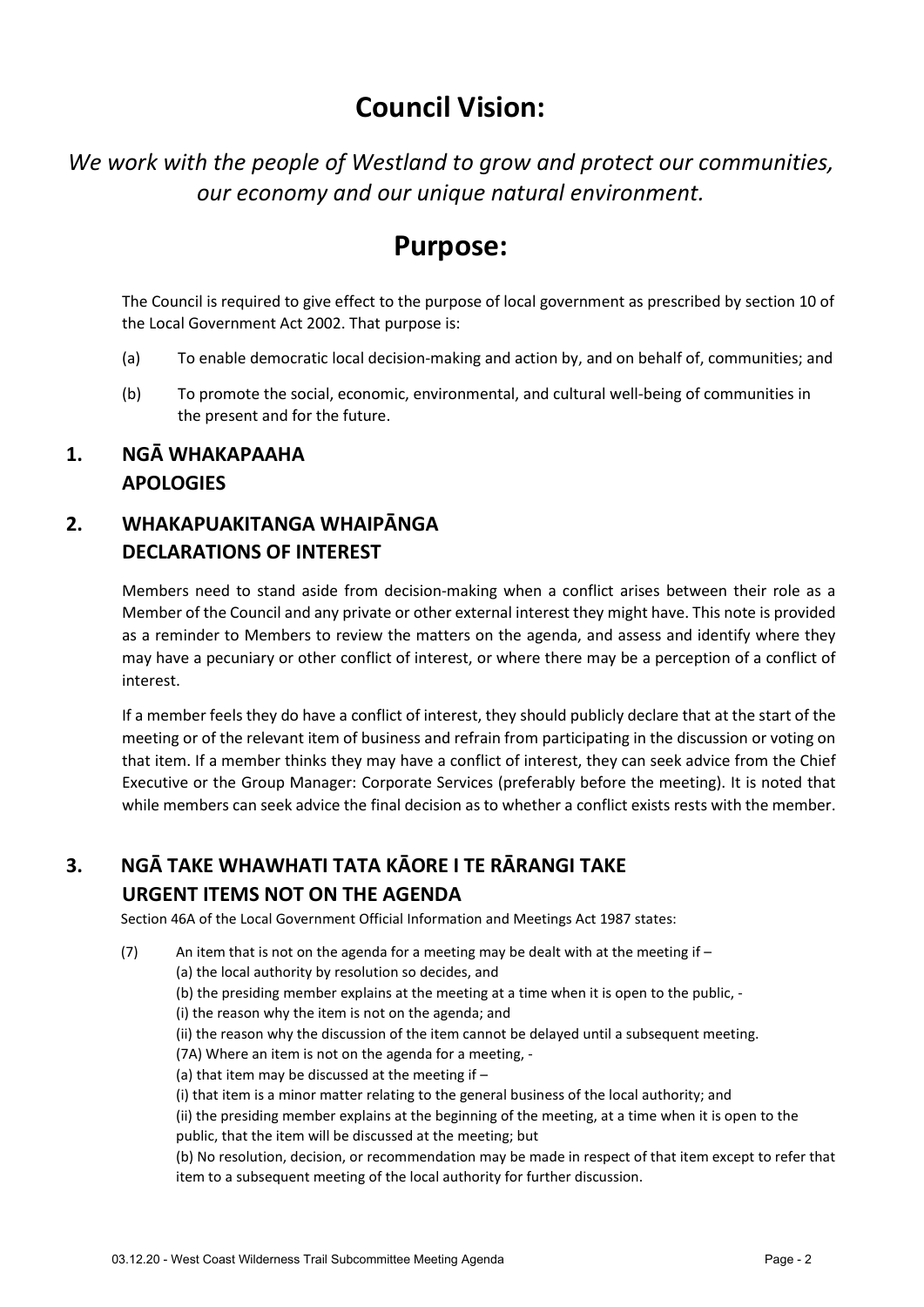### **4. NGĀ MENETI O TE HUI KAUNIHERA**

#### **MINUTES OF MEETINGS**

Minutes circulated separately via Microsoft Teams/Email.

- **West Coast Wilderness Trail Subcommittee Meeting Minutes 13 October 2020**
- **5. ACTION LIST** (Page 4)

### **6. NGĀ TĀPAETANGA PRESENTATIONS**

- **New Zealand Cycle Trail Conference - Verbal Update** Geoff Gabites, Board Chair, New Zealand Cycle Trail
- **West Coast Wilderness Trust – Verbal Update** Jackie Gurden, Trail Manager, West Coast Wilderness Trail

## **7. PŪRONGO KAIMAHI STAFF REPORTS**

 **Revised West Coast Wilderness Trail 20 Year Work Plan**  *(To be tabled on the day)*  Louis Sparks, Group Manager: District Assets

#### **DATE OF NEXT WEST COAST WILDERNESS TRAIL SUBCOMMITTEE MEETING – 18 MARCH 2021 TBC COUNCIL CHAMBERS, 36 WELD STREET, HOKITIKA AND VIA ZOOM**